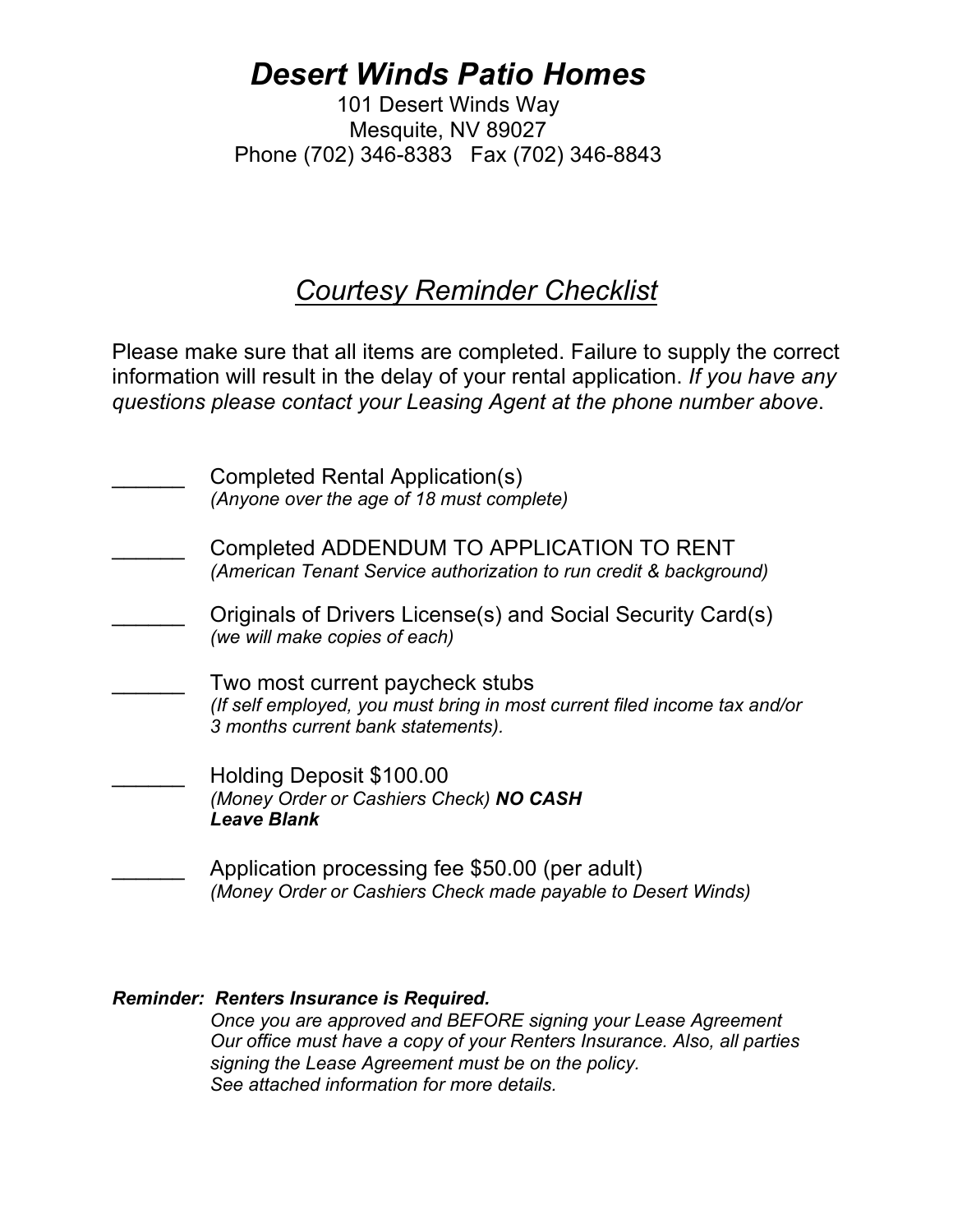## **Desert Winds Patio Homes**

101 Desert Winds Way Mesquite, NV 89027 Phone (702) 346-8383 Fax (702) 346-8843

## **Application Instructions**

### PLEASE READ CAREFULLY

- 1. Complete Name & Birth Date.
- 2. Drivers License number.
- 3. Social Security number
- 4. Complete present address (if you have lived at this address for more than 4 years we will not need a previous address).
- 5. Proposed Occupants of the Unit. (do not include applicant)
- 6. Complete Current Employer & Previous Employer (must have Supervisors name(s) & complete phone #(s)
- 7. Complete Income Information.
- 8. Bank Reference with complete address & phone number.
- 9. Complete Vehicle Information.
- Personal References Must have 2 Complete Names, Addresses,  $10.$ City, Phone # and Relationship (this can be a friend or relative)
- Emergency Contacts again must be complete information (you may 11. use your Personal References if you like)
- **Answer ALL Questions**  $12.$
- $13.$ Sign and Date your completed Application.

Refer to your Reminder Checklist for all other Information that is Requested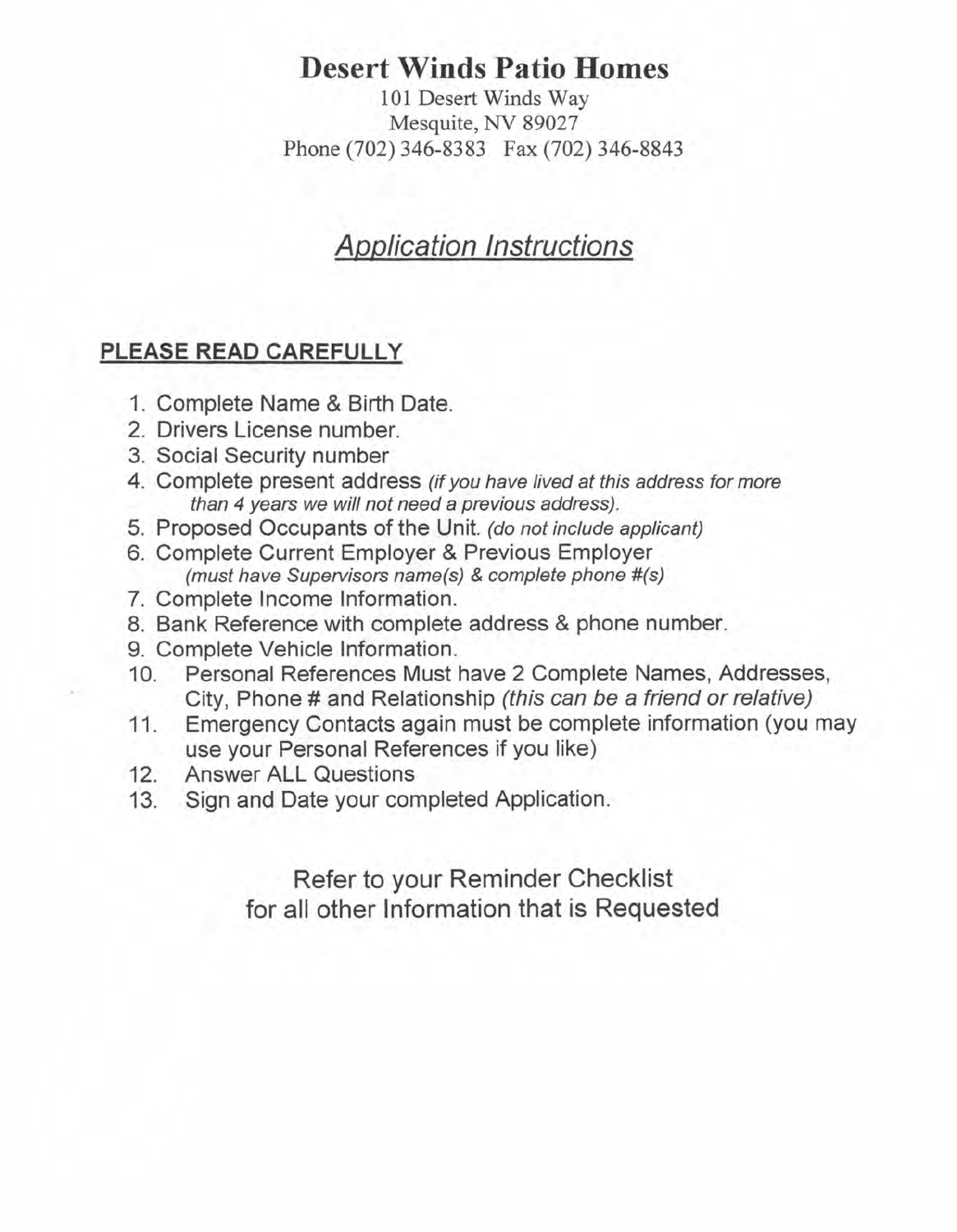## ADDENDUM TO APPLICATION TO RENT

## **AMERICAN TENANT SERVICES**

### Property Name: DESERT WINDS

Unit  $#$ :

I/We agree and understand that a non-refundable fee of \$ date  $\left\lvert$  / is for the processing of my/our application and the cost of verification of my/our credit, rental history and employment and all other matters which they may require to process tenant application request.

 $(initials)$  X X X X

I/We give permission to release information regarding my/our current and past employment(s), rental history, to run a credit report and/or criminal background check.

I understand if information received from any of the above reports does not meet property requirements, my application will be denied.

| <b>Applicant(s) Signature</b> | Date of Birth | Drivers License # |
|-------------------------------|---------------|-------------------|
| X                             |               |                   |
| Χ                             |               |                   |
| X                             |               |                   |
|                               |               |                   |

**I HEREBY CERTIFY THIS TO BE TRUE** AND CORRECT COPY OF THE ORIGINAL

By: Agent for Owner

| Date: |  |
|-------|--|
|       |  |
|       |  |

Χ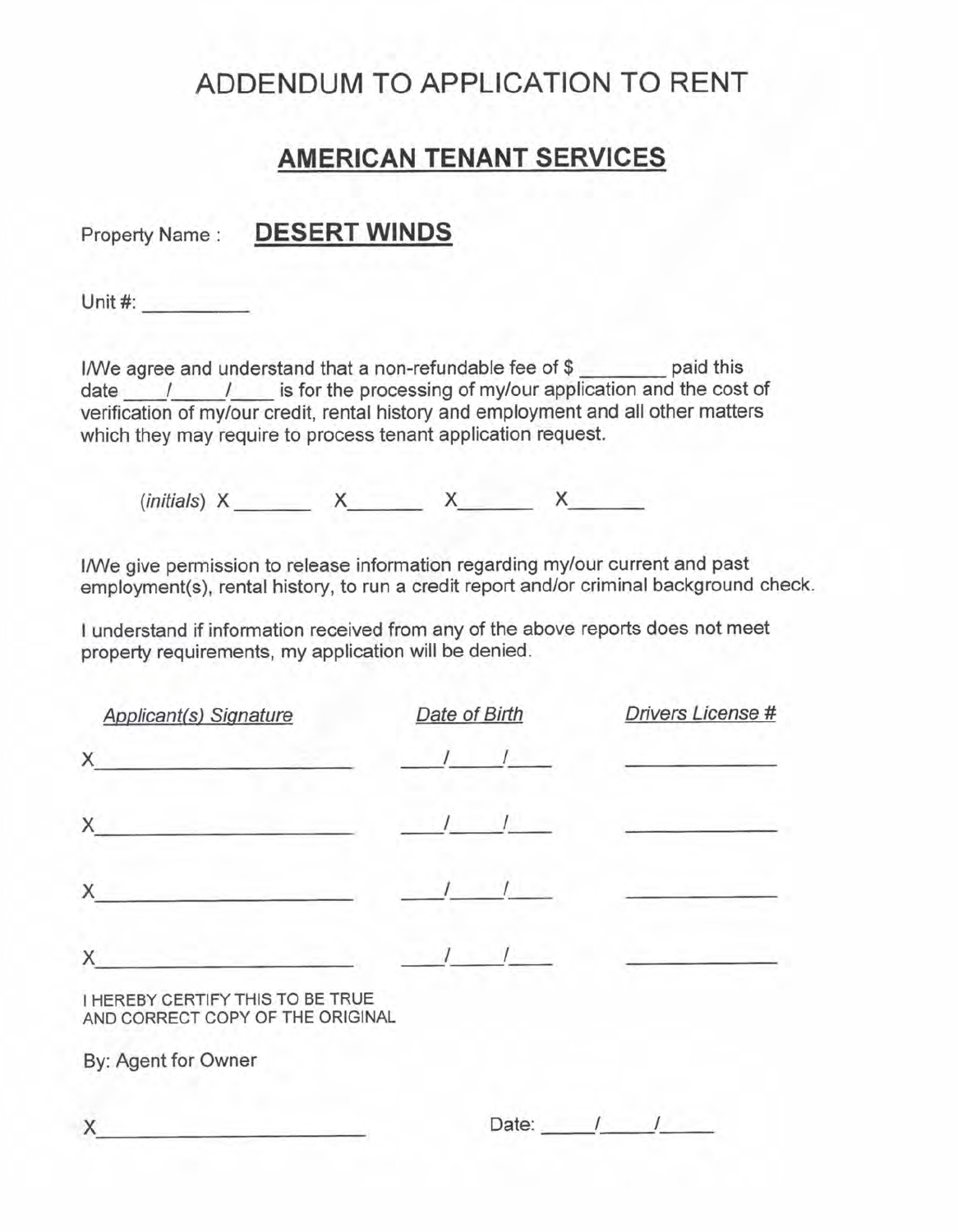### **ATS SCREENING POLICY**

AMERICAN TENANT SERVICES, INC. always processes applications without regard to applicants race, color, religion, sex, sexual orientation, age, marital status, parental status, national origin, physical handicap, physical or mental disability.

All applicants will be processed in a fast, efficient manner through Experian (TRW) and /or with UD Registry, assuring all clients the most up-to-date credit information and rental history verifications available.

In order to provide speedy and effective service, the following procedures are required:

- Each applicant must complete the entire Rental Application form and pay a fee of no more Ι. than \$45.00. The fee varies with location of the property. When there is more than one prospective tenant over the age of 18 who plans to live in the apartment, each one must pay a separate application fee.
- All applicants must show proof of income and must have an income equal to approximately  $2.$ three times the amount of the rent. Proof of income must be attached to an application before it can be processed. As described in ICI Rental Policy and at number 8 below, under specified circumstances the requirement of three times the rent may be waived.
- Proof of income may be shown in the following ways: 3.
	- a. If you are an employee, a current pay stub. No stubs will be accepted which are more than two weeks old.
	- b. If you are self-employed, an income tax return, 1099 form which you have filed within the present calendar year or your three (3) most recent checking account statement. If these documents do not establish proof of income additional information may be requested.
	- c. If you are retired, statement of retirement, social security; if you are on automatic deposit, a current bank statement will verify deposits.
	- d. If you are on government aid, proof of eligibility.
	- e. If you are HUD qualified, HUD certificate or Voucher.
- Applicants will be denied who: 4.
	- (a) show insufficient income and/or
	- (b) have major items of derogatory credit (negative Experian (TRW) report, outstanding unpaid debt which is overdue), and/or
	- (c) an unfavorable tenant history (unlawful detainer, evictions, negative report from previous/current landlord)
	- (d) have felony convictions or misdemeanors, which involve moral turpitude (I.E.; selling, manufacturing or distribution of a controlled substance, prostitution, theft, etc.) The date and nature of the offense will be taken into account. DEFFERED ADJUDICATION FOR ANY SUCH OFFENSE, OR PROBATION FOR A FELONY ARE CONSIDERED REASONS FOR DENIAL.

As described in ICI Rental Policy and set forth at number 8 below, under specified circumstances, one of these requirements may be waived.

Applicants may use a co-applicant in the event that their income is not sufficient, or they have 5. short employment histories, or the have minor items of derogatory credit, or no verifiable credit history, or they have little or no tenant history. Co-applicants must pay a separate application fee and qualify under the same standards which apply to applicants.

**Provides Equal Housing Opportunity**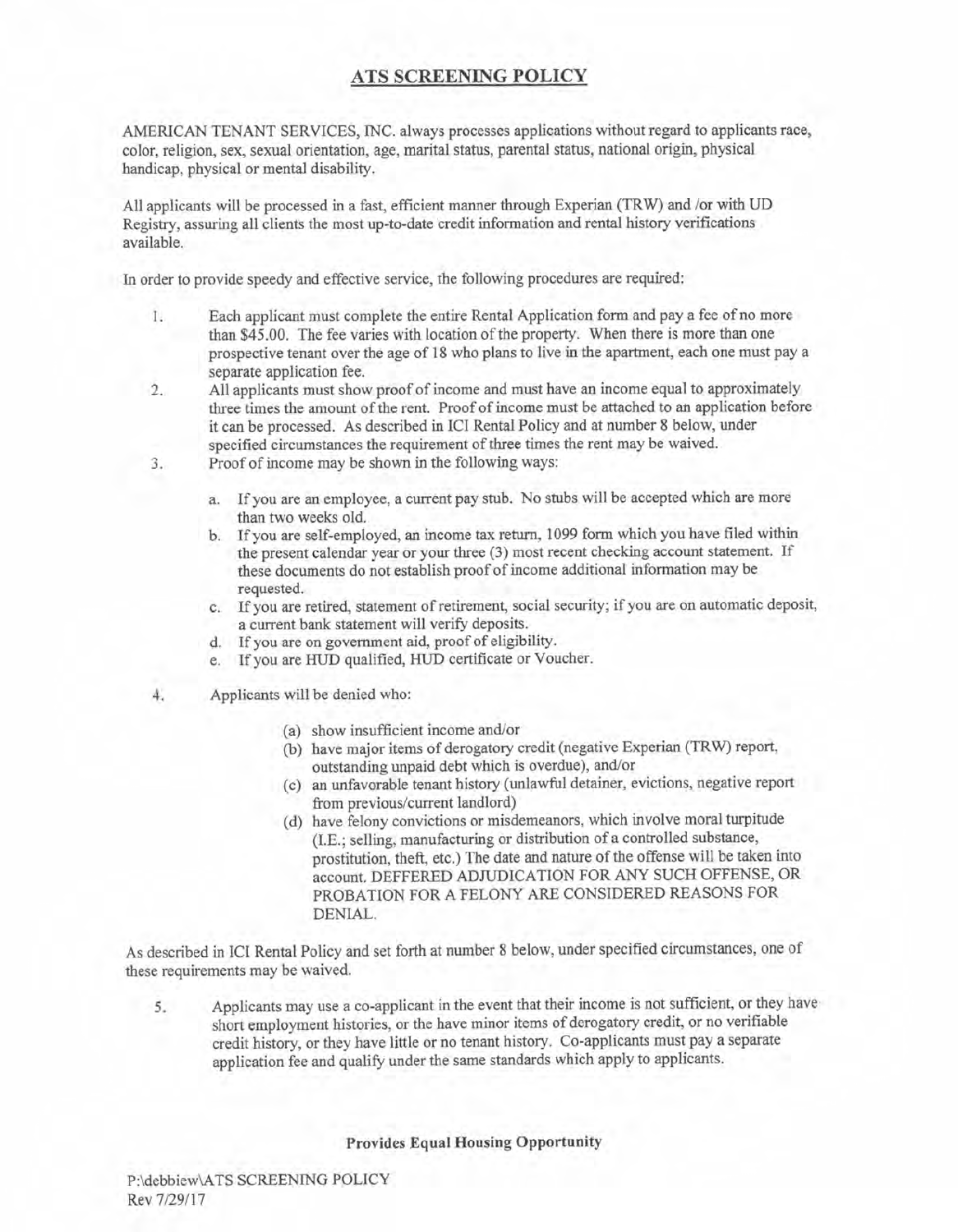### **ATS SCREENING POLICY**

- American Tenant Services will notify the manager and the prospective tenant within 48 hours 6. whether the tenant has been approved or denied.
- All denied applicants will be notified by ATS in writing of the reason for their denial. The  $7.$ denial will be sent within 48 hours provided the applicant has given the proper address and information. The written denial will contain addresses and phone numbers for TRW and the Unlawful Detainer Registry in case the applicant disputes material reported.
- ATS will reconsider the applicant if additional information can be provided to prove credit 8. worthiness. For example:
	- A. Applicants whose income is less than approximately three times the amount of the rent may be considered on a combination of the following factors: (1) their income is stable and verifiable (for example, Social Security or Pension Income), (2) they have few or no debts, (3) they have an established, long-term credit history, which is good (4) they have excellent rental references for the past three years.
	- B. If an applicant has a good, verifiable rental history and a good, verifiable income, ICI will consider applicants who have filed a bankruptcy provided proof of discharge is supplied.
	- C. Where other qualifications are strong, ICI will review evictions more than five years old.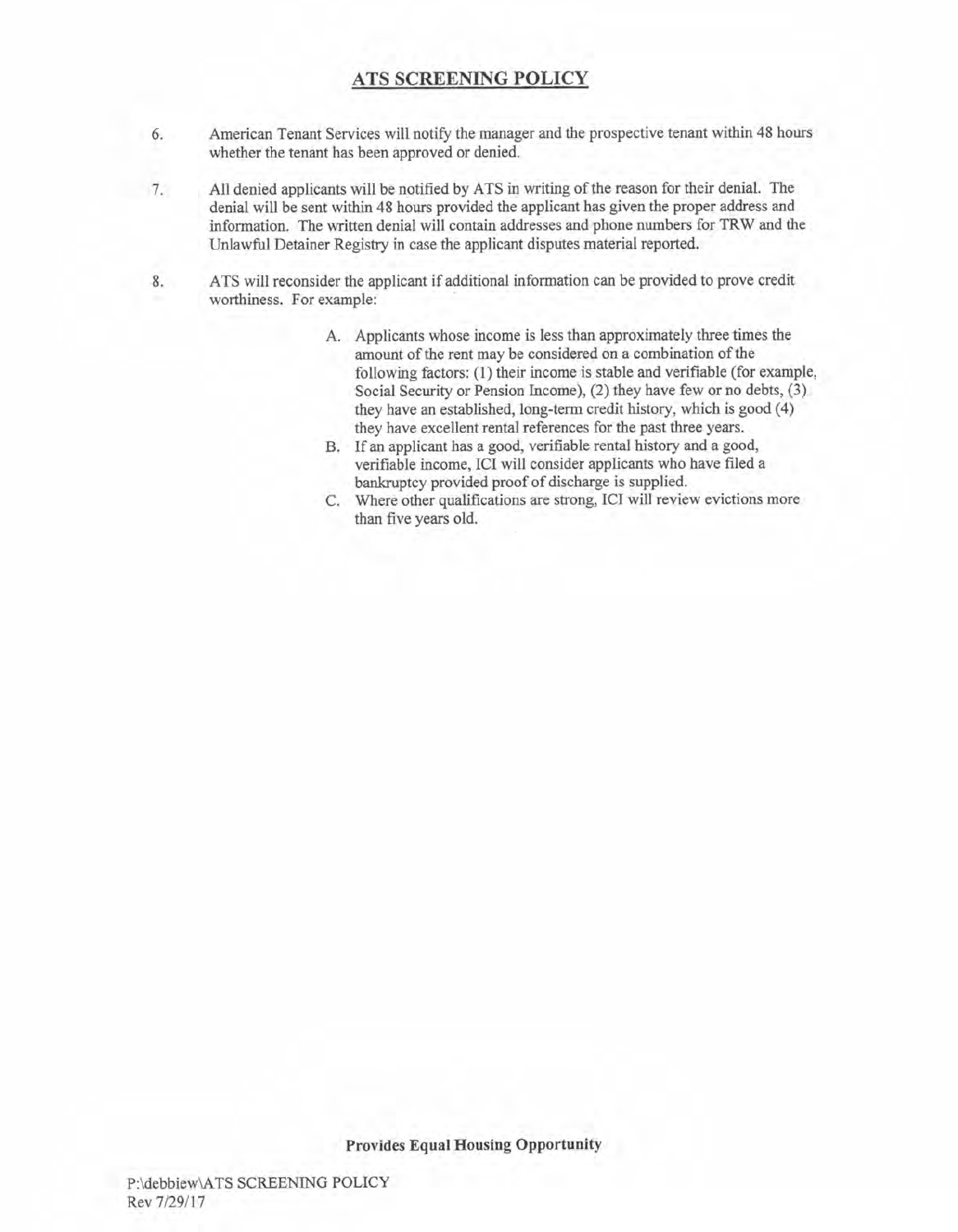### **ICI RENTAL POLICY**

All vacant or on-notice units are offered on a first-come first-served basis to qualified applicants without discrimination, regardless of applicants' race, color, religion, sex, sexual orientation, age, marital status, parental status, national origin, physical handicap, mental disability.

#### **Oualified Applicants**

To be considered a "qualified applicant," a prospective tenant must show an acceptable credit  $1.7$ history, a good tenant history, and earn approximately three times the amount of rent, no felony convictions or misdemeanors which involve moral turpitude (I.E.; selling, manufacturing or distributing of a controlled substance, prostitution, theft, etc). The date and nature of the offense will be taken into account. DEFFERED ADJUDICATION FOR ANY SUCH OFFENSE, OR PROBATION FOR A FELONY ARE CONSIDERED REASONS FOR DENIAL. Proof of income is required.

#### The Application

Each prospective tenant must complete an application to rent and pay an application fee of no  $2.$ more than \$45.00 depending on the location of the property. American Tenant Services will process the application. When there is more than one prospective tenant over 18 years of age who plans to live in the apartment, each one must pay a separate application fee.

#### **Approved Application**

- $3.$ If American Tenant Services approves an application, it will so notify property within 48 hours. Applicants must pay all deposits within 24 hours of the time of the approval, in order to hold the unit until the date of occupancy.
- 4. If applicant fails to pay the deposit within the 24 hours provided, they will lose that available unit. Approved applicants will be offered the next available unit of their choice when the deposit is made.

#### **Co-Applicants**

- An applicant who fails to provide proof of sufficient income, has short employment history, 5. has little, unverifiable credit, minor items of derogatory credit, or short rental history may apply or reapply with a qualified family member or qualified responsible party as a coapplicant on the application to rent, even if the co-applicant will not live on the premises.
- The co-applicants must then be qualified by the same guidelines as a prospective tenant, sign 6. the rental agreement, and be legally responsible for the lease until the tenant leaves the premises.
- Each co-applicant must pay a separate application fee.  $7.$

As described in the ICI Rental Policy and as set forth at number 11 below, under specified circumstances, one of these requirements may be waived.

- Applicants may use a co-applicant in the event that their income is not sufficient, or they have 8. short employment histories, or they have minor items of derogatory credit, or no verifiable credit history, or they have little or no rental history. Co-applicants must pay a separate application fee and qualify under the same standards, which apply to applicants.
- American Tenant Services will notify the manager within 48 hours whether the tenant has 9. been approved or denied.
- All denied applicants will be notified by ATS in writing of the reason for their denial. The 10. denial will be sent within 48 hours provided the applicant has given the proper address and information. The written denial will contain addresses and phone numbers for ATS, Experian (TRW), and the Unlawful Detainer Registry in case the applicant disputes material reported.

#### **Provides Equal Housing Opportunity**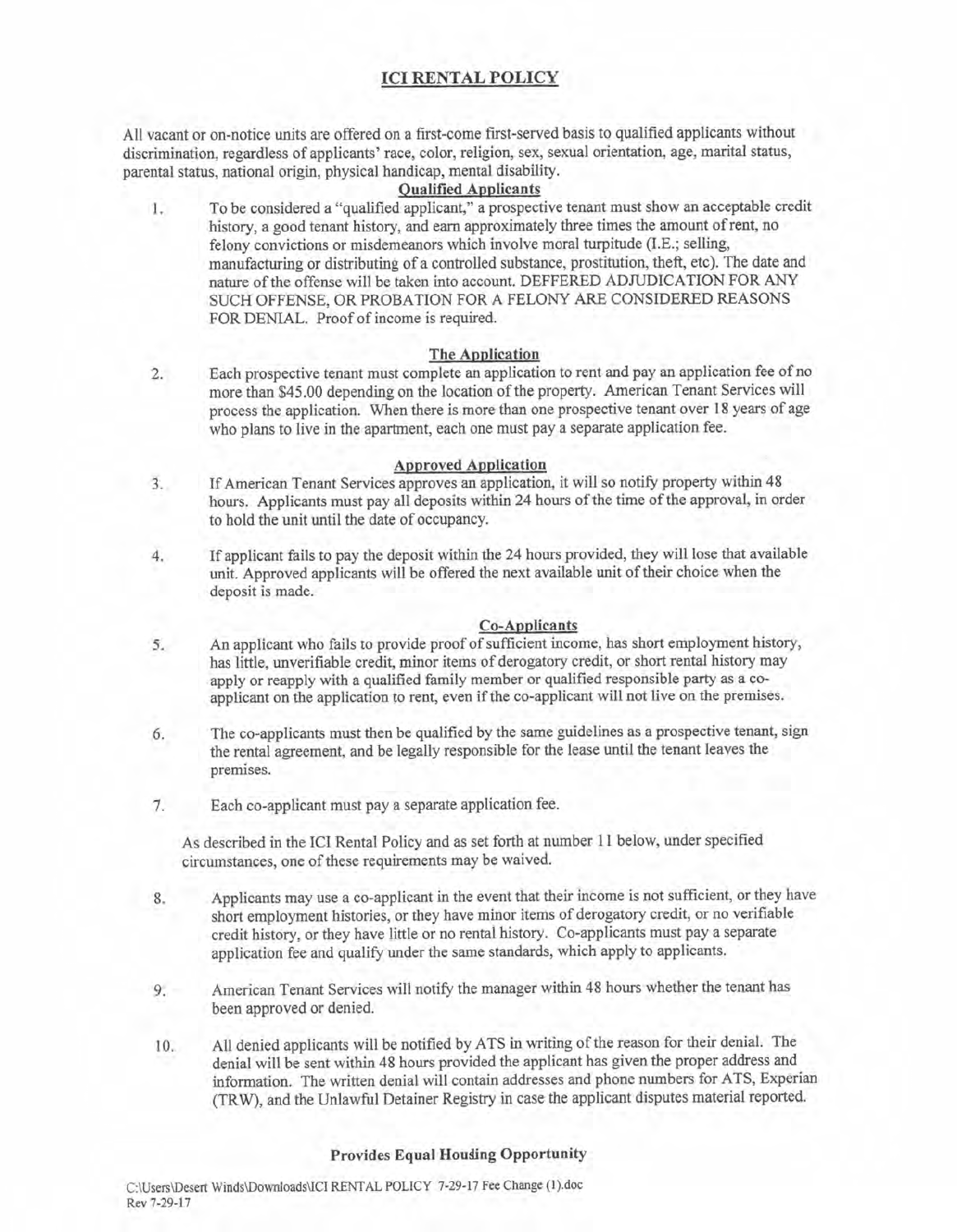#### **ICI RENTAL POLICY**

- ATS will reconsider the applicant if additional information can be provided to prove credit  $11<sub>1</sub>$ worthiness. For example:
	- A. Applicants whose income is less than approximately three times the amount of the rent may be considered on a combination of the following factors. (1) their income is stable and verifiable (for example, Social Security or Pension Income), (2) they have few or no debts, (3) they have established, long-term credit history which is good, (4) they have excellent rental references for the past three years.
	- B. If an applicant has a good, verifiable rental history and a good verifiable income, ICI will consider applicants who have filed bankruptcy provided proof of discharge is supplied.
	- C. Where other qualifications are strong, ICI will review evictions more than five years old.

#### **Waiting List Policy**

- In the event there are no available units to rent, the property rental staff or manager will place  $12.$ prospective tenants' names on a waiting list, provided that the prospective tenants have told the manager that they meet the requirements stated above.
- The waiting list shall be maintained on site at all times and contain information regarding the 13. name of the prospect with both home and work telephone numbers. The list shall be maintained for a period of not less than 60 days. Attempts will be made to contact persons on this list to fill vacancies as they occur on a first-come first-serve basis.
- The waiting list form will be available for inspection at all times. 14.

#### **Provides Equal Housing Opportunity**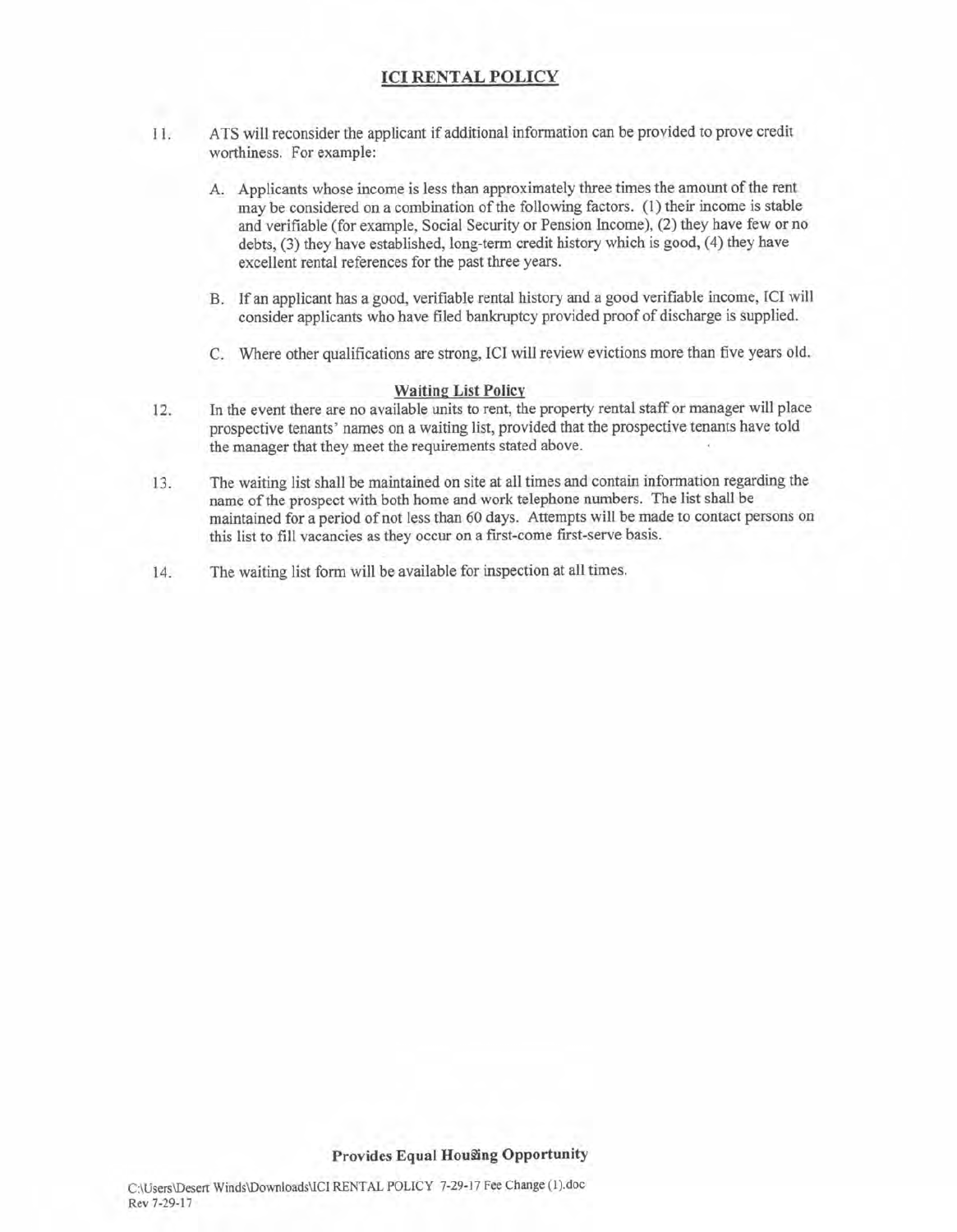### **Desert Winds Patio Homes** 101 Desert Winds Way Mesquite, NV 89027 Phone (702) 346-8383 Fax (702) 346-8843

## **Security Deposit** Addendum To Application To Rent

I/We agree and understand that the Holding Deposit of \$100.00 received on this date is part of the total Security Deposit, and is required in order to take  $\sqrt{ }$ the address below off the market:

Desert Winds Way Mesquite, NV 89027

### I/We understand that the Holding Deposit is non-refundable 72 hours after the date of this agreement.

I/We also agree that the remaining security deposit is due within 24 hours after the approval date. And that payment must be in the form of a Money Order or Cashiers Check only. If the balance of the security deposit is not paid within this timeframe, the Owner/Agent will release the hold on the above home until such time that I/We pay the balance. If, within that timeframe the home is rented to another party, I/We understand that the next available home of our choice will be taken off the market.

### NO PERSONAL, BUSINESS OR THIRD PARTY CHECKS WILL BE ACCEPTED

It is further agreed and understood that if I/We decide NOT to move in after approval, the Owner/Agent may deduct from the Security Deposit "Lost Rental Damages" to cover the lost opportunity to rent the home. I/We also understand the "Lost Rental Damage" will be equal to the daily rent of \$ \_\_\_\_\_\_\_\_\_\_\_ for each day the home is taken off the market from the date of approval.

| Date |
|------|
|      |
| Date |
|      |
|      |
|      |

Date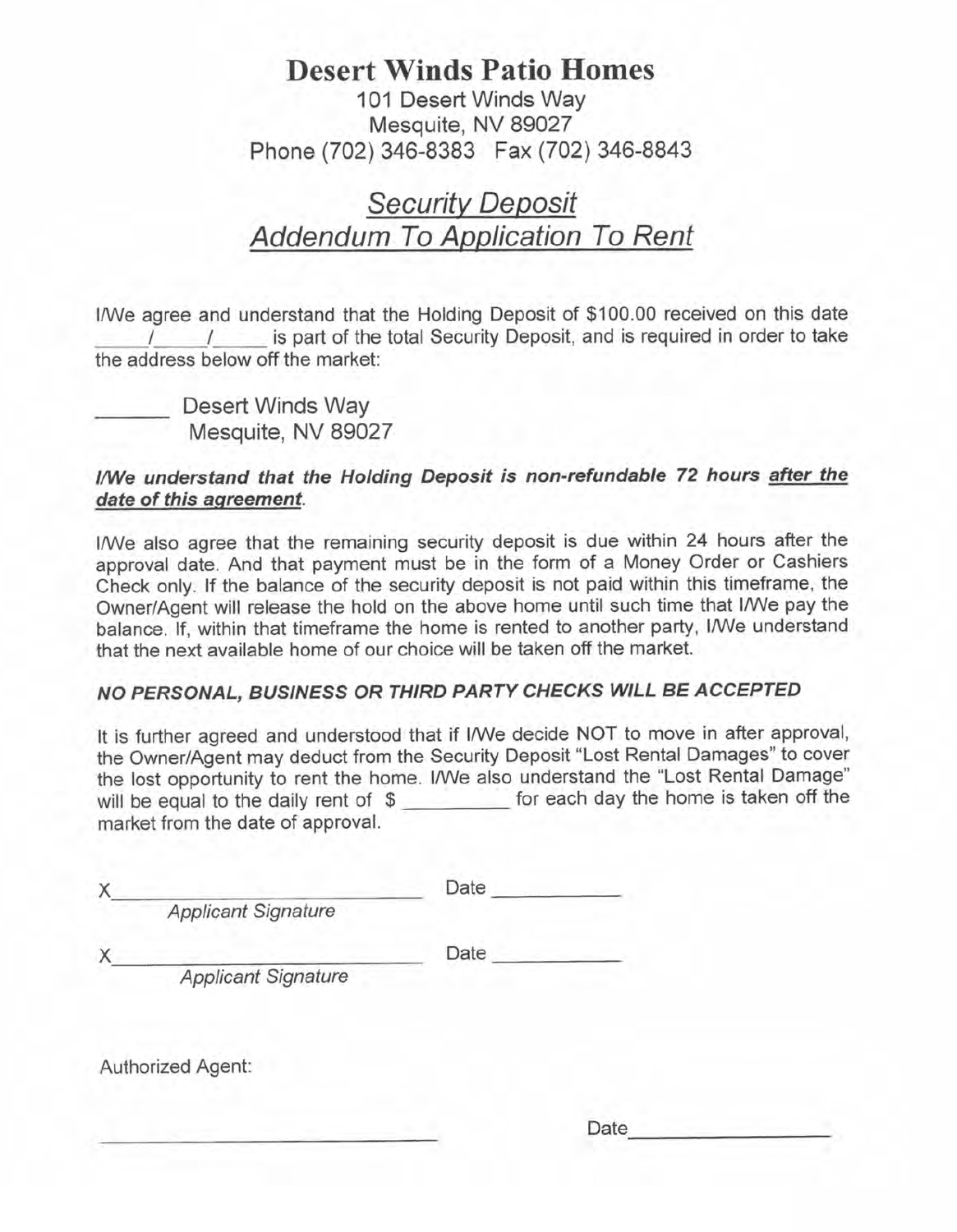## *Welcome Home to Desert Winds Townhomes*

# *Renters Insurance Information*

*Please be aware that Desert Winds Patio Homes requires Renters Insurance.*

*Please contact your Insurance Company and have them add us as:*

## *"Additional Interest or Landlord Interest"*

*Desert Winds 44 LTD. 101 Desert Winds Way, Mesquite, NV 89027*.

*Phone # 702***-346-8383 Fax #702-346-8843**

*There is no additional cost for this requirement*

### *Residents are required to have a minimum of \$100,000 of Personal Liability Insurance.*

*If you do not presently have Renters Insurance. For your convenience, we have partnered with ERenters Plan.*

> They do offer flexible payment options. Please reach out to them at www.2renters.com or contact ERentersPlan *Customer Service Dept. Please Call 1-877-487-0309*

*I/We have read and understand all of the above information. And I/We Understand that this is a leasing requirement.*

| Signature: | )ate: |
|------------|-------|
|            |       |

| Date: |  |  |  |
|-------|--|--|--|
|       |  |  |  |

Signature: \_\_\_\_\_\_\_\_\_\_\_\_\_\_\_\_\_\_\_\_\_\_\_\_\_\_\_\_ Date:\_\_\_\_\_\_\_\_\_\_\_\_\_\_\_\_\_\_\_